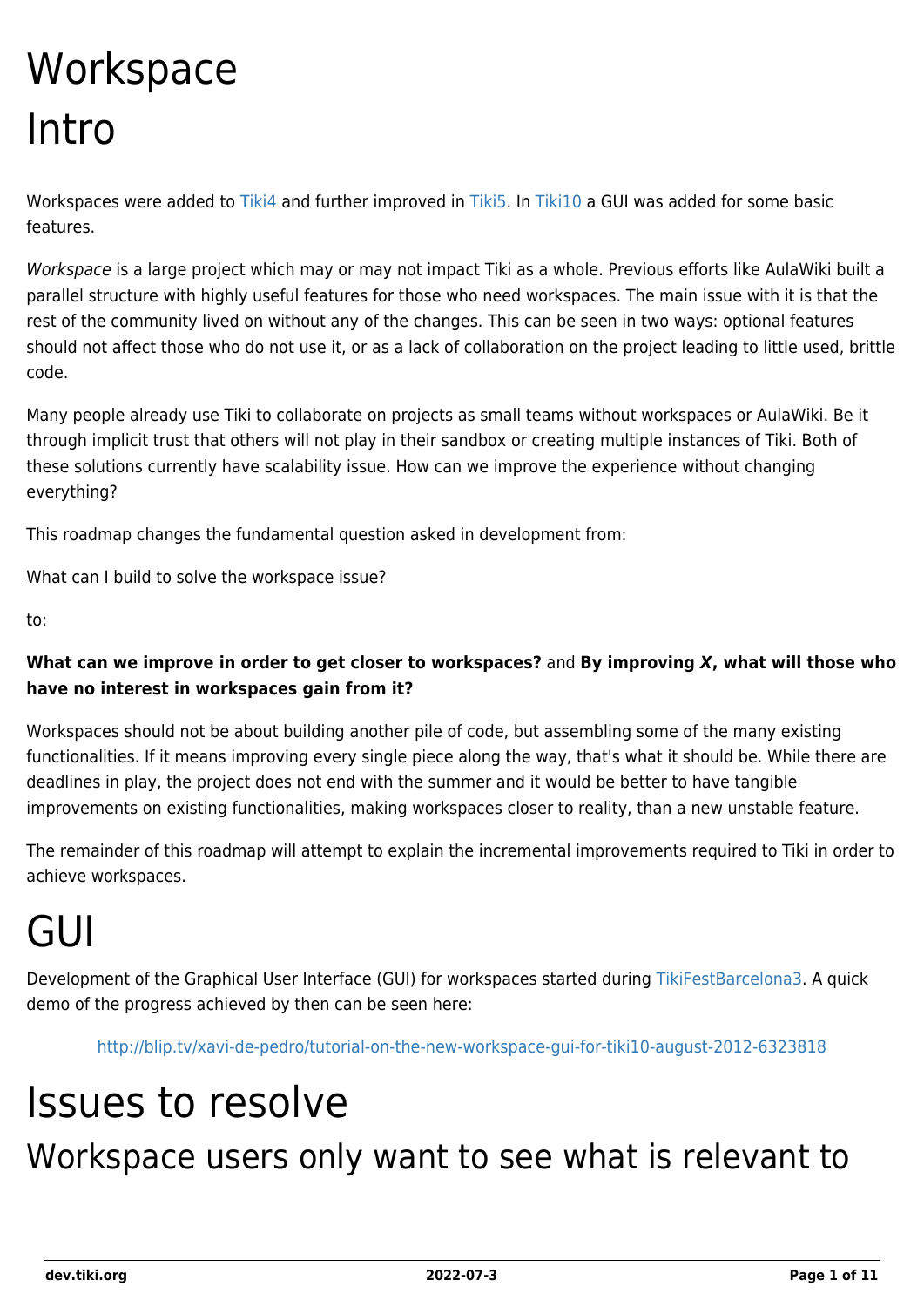### their workspace

Information overload is always a problem. Even on small collaboration sites, the recent changes can quickly grow to a level where the list is too long for anyone to bother looking at. Category trees become so large that no one can find what they are looking for. Information has to be filtered. It has nothing to do with access rights, it's a matter of personal choice.

**[Perspectives](https://dev.tiki.org/Perspectives)** allow the user to select which point of view he desires to have on Tiki. By changing the perspective, the user selects which workspace he is working on right now and which information he finds relevant.

By themselves, the perspectives don't do much. They are implemented by overriding the global preferences, thus creating multiple sets of global preferences. Actual preferences need to be implemented to filter the visible data and multiple components need to be updated to take into account the perspective's preferences. However, perspectives are entirely transparent. Only the preferences need to be considered.

One such new preference that would be required is **category jail**, similar to the UNIX concept limiting what the user is allowed to view in the filesystem by hiding the higher sections of the filesystem tree from them. Adapted to categories, a category jail would allow to limit the visible portion of the category tree to a certain category.

A crucial component of the UI (that is not handled through preferences) is the modules. Module visibility is typically restricted by groups. Limiting the visibility of modules could either be done by changing the **active groups** or adding a **perspective filter** on the module. Both can be done without significant changes. In the first case, the perspective would contain a preference listing the relevant groups in the perspective and the list would serve as a mask on the user's group list when selecting the modules to display. The second one would add a generic parameter to modules and only display when the perspective is active.

### Some contexts require privacy and to hide the work of a workgroup

Tiki has very fined-grained global & object permissions. In regards to category permissions, Tiki is currently (3.x) limited in terms of flexibility. The lack of fine-grained permissions make understanding the impact of granting permissions hard to understand. For this reason, a revamp of the **category permission system** is underway. The complete granularity will be available to categories.

This issue resolved, rethinking how large amounts of categories should be handled becomes possible. At this time, one of the major limitations of categories is that anyone with edit rights on a page (or the equivalent for other objects) can change categories on the page. In a world where categories are used for categorization, this makes perfect sense. However, when changing categories grants or revokes permissions, **[category security](https://dev.tiki.org/Workspace#Category_security)** is required.

Ultimately, who is allowed to add an object to a category or remove one from it is specific to the category itself, not to the object. The permissions that apply to the categories must be sorted out and deployed in the code base.

Because **perspectives** may point to views in which the user has no rights, visibility permissions on the perspectives may also be desired.

Another issue relevant to security is **permission auditing**, which is to be able to view which permissions apply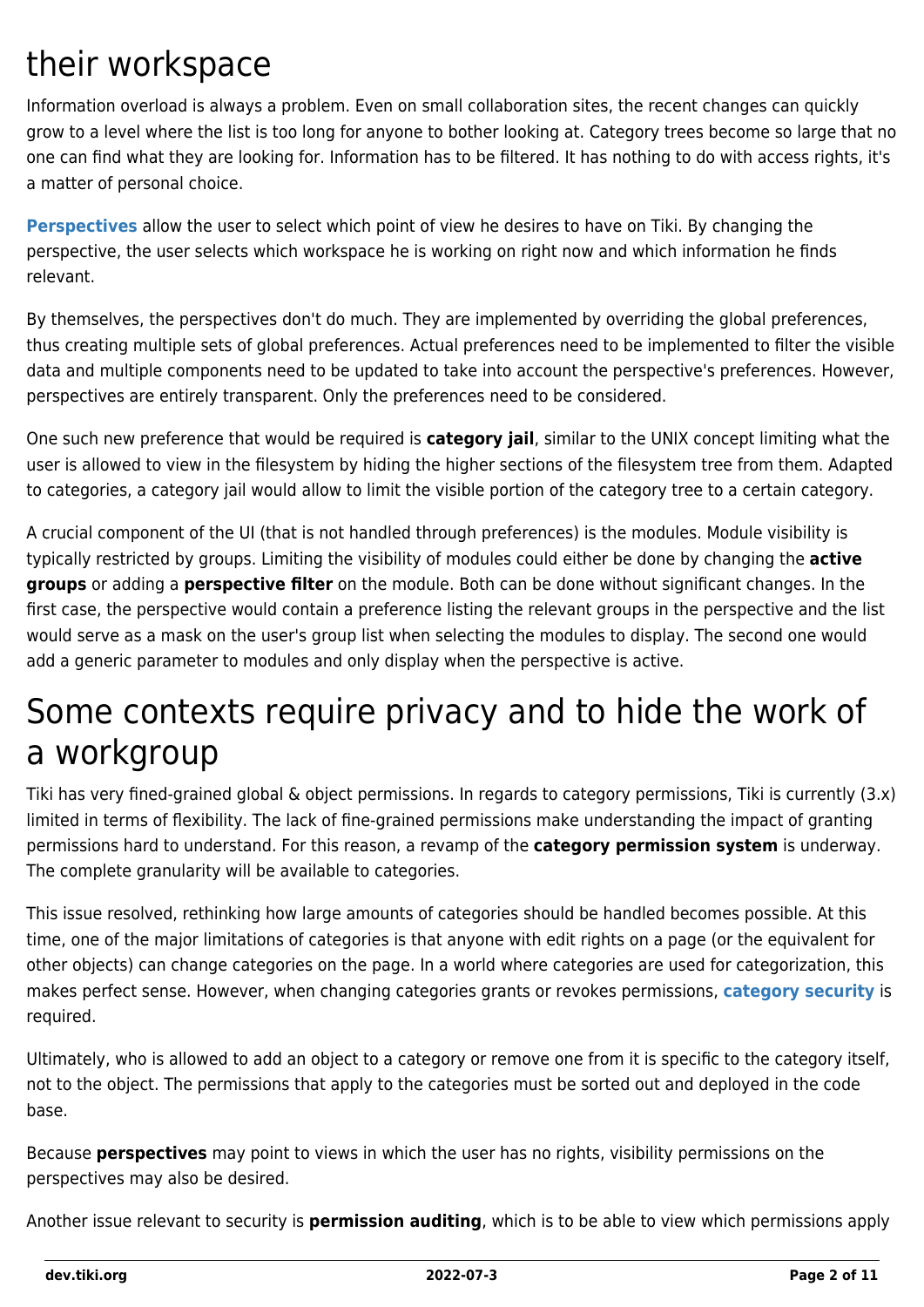to an object, and from where they were granted. The revamp of the permission system will make this task easier, but interfaces to audit the permissions and compare them may be required.

### Administrators want to manage delegate management of workspaces

In large organizations, creating workspaces will be a day to day task. Creating a new workspace has to be quick and easy. Through **data channels**, workspace templates can be created. Effectively, this would allow to configure a new workspace based on a local configuration. The workspace template could create a set of categories, a perspective, new groups and set-up all the category permissions required to get the workspace up and running. Data channels are not the only option to create new workspaces, however, creating a dedicated interface for this task is likely to be time consuming and should be postponed to later releases.

In fact, because data channels rely on groups to determine "execution" rights, it may be possible to keep the global administrator entirely out of the loop.

Afterwards, all that would be required is to add the users to the specific groups. Considering the data channel has a parameter to specify the workspace leader, the leader could then be responsible for adding the members. Adding and removing members from groups currently requires administrator privileges (tiki p adminusers) at the instance level. In an **emergent group** context (aka [Organic groups](https://dev.tiki.org/Organic-Groups)), this is unfortunate. To resolve this, finer grained permissions on groups would be required. Effectively, this would require treating groups as object themselves and to grant permissions on them.

### Workspaces need to have a life of their own

Especially for large workgroups and emergent contexts, it's important to reduce the effort required by the group leader(s) and to let them delegate tasks within the workspace. It should be possible to delegate simple tasks (like approving new members or suspending troublemakers) to moderators. While it would be possible to simply grant member administration rights to these people, in many cases this would seem too wide. The introduction of **group transitions** would allow to specify paths between two groups and to grant rights on the transition to a group of moderators.

 $\pmb{\times}$ 

It should be implemented with perms on group

These transitions would simplify the management of workspaces and define community-wide policies on how to handle workspace management. By reducing the complexity of group management, you allow less technical people in the organization to lead a workspace.

Similarly, the concept of transitions may be adapted to **category transitions**, which would enable workflowlike patterns for document management. These may be required when coordinating specifications between multiple independent entities where an approval process is required. Just like normal categories, categories part of a transition set would have permissions assigned to them, limiting the ability to edit for example, and permissions on the transitions themselves.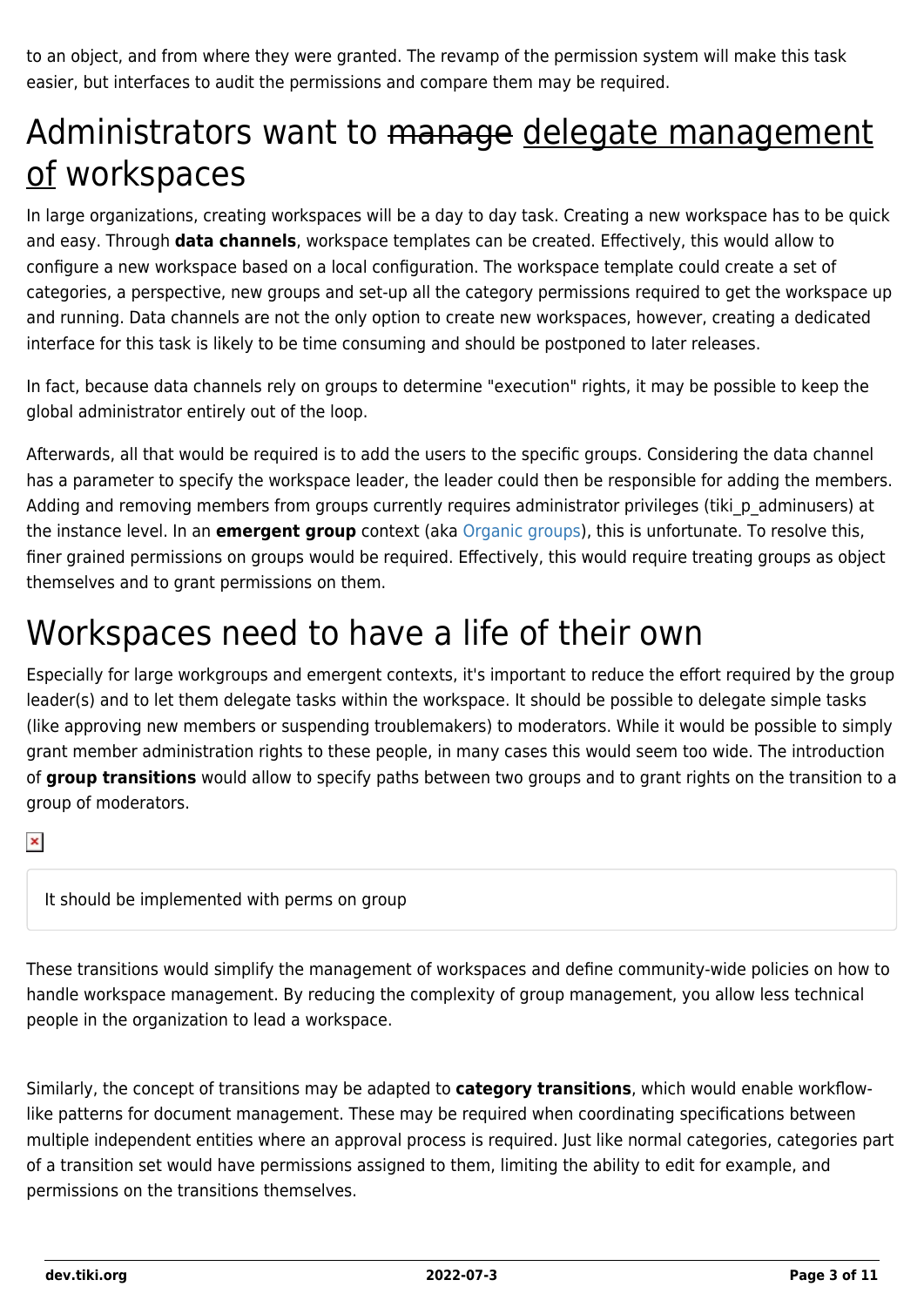$\pmb{\times}$ 

### Workspace leaders may need to customize the configurations locally

**Perspectives** allow to override any preference. Because they are created through profiles, the burden of selecting which one is appropriate is left to the administrator. A perspective management UI would narrow down the set of available preferences. The same way the administrator does not really want to handle the day to day management of the workspaces, he may want to delegate some of the configurations of the perspective to the workspace leaders. Such configuration may be enabling or disabling the forums, changing the theme or any other relevant configuration.

To be done efficiently, [Preferences](https://dev.tiki.org/Preferences) would be required. Essentially, the type of field and validation rules for each preference have to be defined at a higher level to be able to generate dynamic interfaces from a list of preferences without having to duplicate and maintain large amounts of code.

## Features

The previous sections introduced the features and how they fit in the global picture. This section details each of the features, their impact on the rest of the project, the dependencies among them and their current state. Ideally, each of these is seen as a separate development effort and provides a worthwhile improvement to Tiki as a whole.

### Perspectives

Perspectives were introduced in trunk on July 19th. They are in three parts:

- 1. Application of the preference overrides in tiki-setup.php
- 2. Creation of new perspectives from profiles
- 3. Perspective switching module

These three components provide a usable base to work from. The only change required for workspaces is the introduction of a tiki p view perspective permission currently pending the merge of perms-take2 in trunk. The introduction of the permission would only affect the perspective switch module and the companion tikiswitch perspective.php file. No changes are required in tiki-setup.php or in the profile. Adding permissions on the perspective would be handled through the standard object permission handling in profiles.

Outside of workspaces, perspectives would be useful to create micro-sites with a different visual appearance (with Site Identity preferences, not just Theme Control Center), the introduction of an Administrator perspective to allow the site's administrator to switch between a normal view of the site and a perspective that would contain more administrator controls.

In the future, a better interface to manage perspectives may be desired. Ideally, the perspective itself would define which preferences can be updated within it and a customized interface could be built through **[Preferences](https://dev.tiki.org/Preferences)**. Combined with the idea of delegating configuration, two additional permissions could be introduced: tiki p edit perspective and tiki p edit perspective full.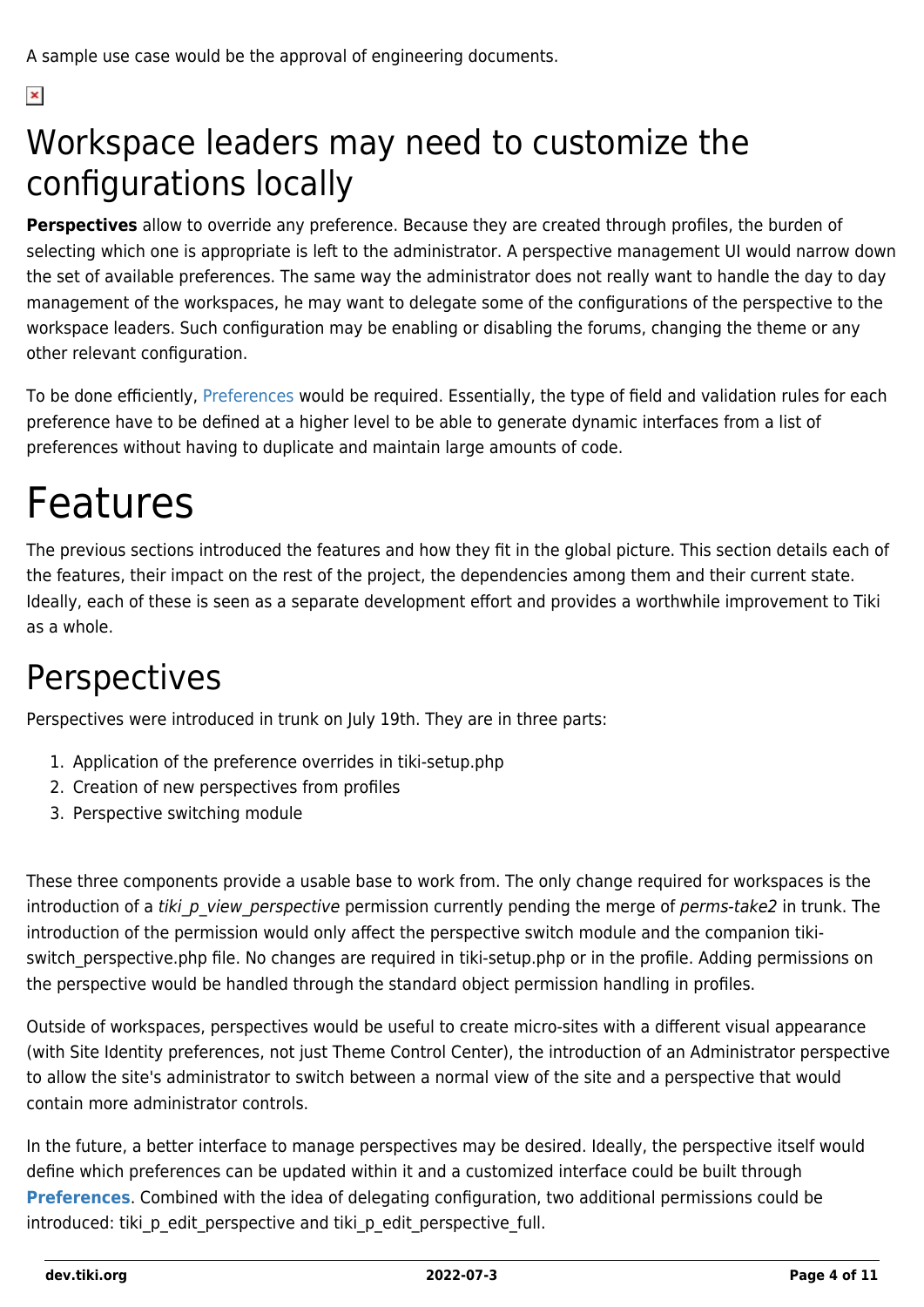#### **Breakdown**

- Perspective base 4.0 **done**
- Perspective view permissions 4.0 **done**
- Perspective UI 5.0 **started, depends on [Preferences](https://dev.tiki.org/Preferences)**

#### See:

• [Perspective](https://dev.tiki.org/Perspective)

### Category jail

The category jail preference can theoretically be used without perspectives, however, the use is limited. It could be used to limit the visible categories to a limited set of content-related categories and hide the permission management ones. However, in the context of workspaces, the category jail is a pivot concept and enables the real purpose of perspectives.

Rather than a jail, it can be deployed as a suggestion. By default, it could display only the jailed categories, but an option could allow to show all categories instead.

The jail could also force new objects to be created to belong to the category as well. Wether this respects the user's permissions has to be evaluated.

Technically, the jail is implemented as a preference which will contain a category ID. Any object listing or category listing should restrict the displayed items to the category in the preference and child nodes. To speed up the lookup, the complete list of sub-categories could be stored in preferences.

The exact work required to achieve the category jail has yet to be analyzed. The creation of the preference is trivial, however, multiple components will need to be updated.

#### **Breakdown**

- Category jail 4.0
	- Categorize.php/tpl to enable category jail on all objects **done**
	- Update modules listing objects, like recent changes **ready to work on** (see [Deployment of](https://dev.tiki.org/Deployment-of-Category-Jail) [Category Jail\)](https://dev.tiki.org/Deployment-of-Category-Jail)

Updating all modules is a significant task. It might be a good idea to flag modules that are jail aware in the documentation of the module. Enabling category jail on the module may also be an option.

#### Reference: [Updating all modules](https://dev.tiki.org/Modules)

### Perspective filter

#### **Optional:** Alternative to **Active groups**

The perspective filter is a local modification in the modules execution path. There are already multiple module arguments that can be used to filter the visible modules, including pages, sections, themes and many others.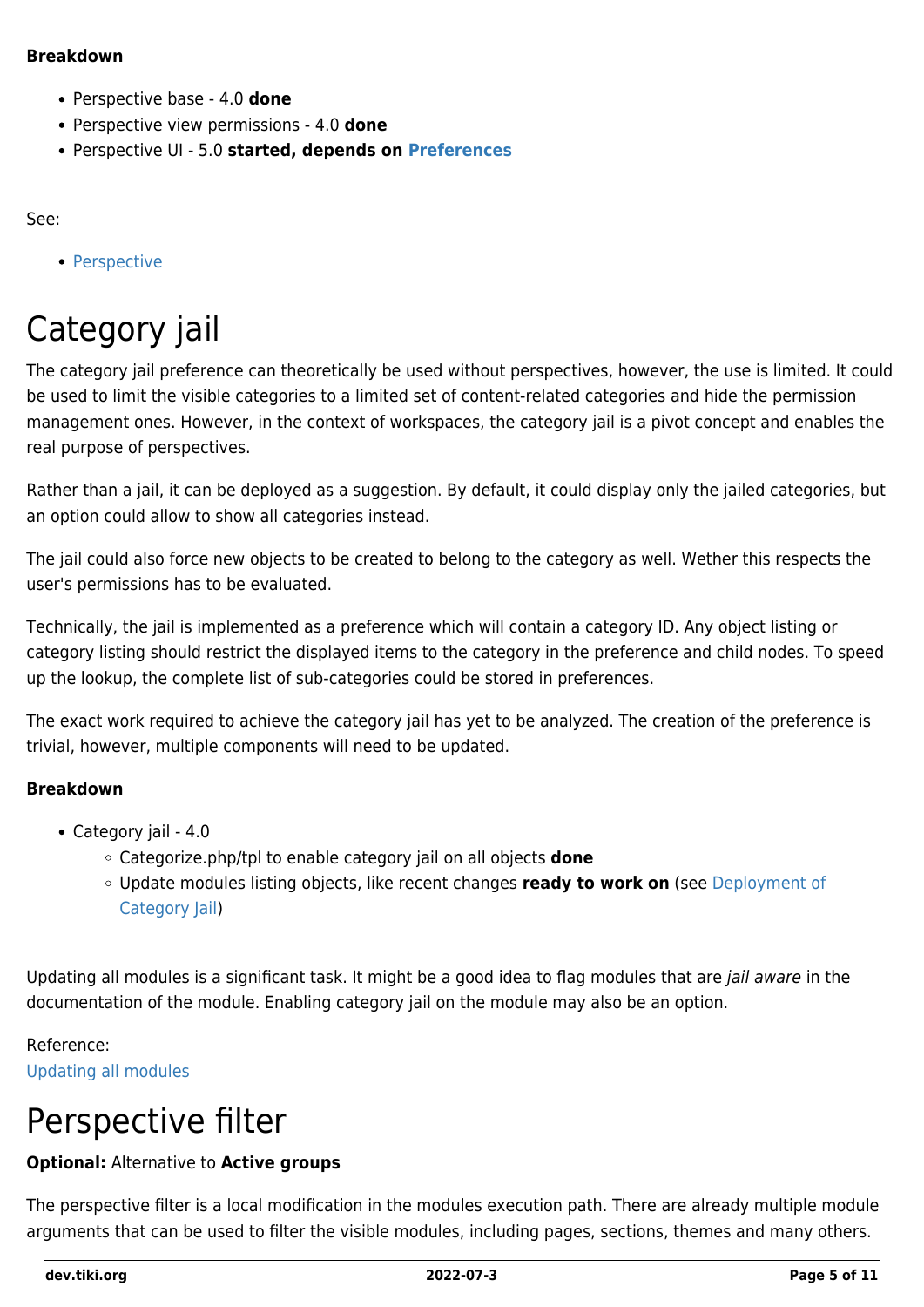Adding an additional argument and the handling is a localized change that requires little work.

Instead of filtering on perspective, it may also be possible to filter on categories and use the category jail filter. However, directly on the perspective may make it easier to grasp.

#### **Breakdown**

Perspective filter - 4.0 **done**

### Active groups (Cancelled)

### $[+]$

### Category permission system

The [perms-take2](https://dev.tiki.org/Permission-Revamp) branch modifies how category permissions are resolved. It provides the full permission granularity on categories and provides more efficient ways of resolving permissions.

These changes to the category permissions impact the permission management user interfaces. The current category permission interface is no longer suitable. Instead, the object permission interface is closer to being more suitable, but needs to be adapted to display the category permissions correctly when setting permissions on categories.

At this time, to remain efficient when fetching permissions, no inheritance applies to category permissions. Only the permissions applied directly on the category are considered. To accommodate this, the interface must allow bulk modification of the permissions to child categories. An alternative would be to update the database schema to allow efficient lookup of parent categories. This can be done with a parent category table that needs to be updated and kept consistent with the hierarchy or by entirely modifying the category structure to nested sets.

#### **Breakdown**

- Permission lookup 4.0 **done**
- Update of the permission interface 4.0 **in progress** jonnyb, luciash
- Category permission inheritance 6.0 **pending category structure redesign** Inheritance can wait for 6.0, but copying perms from parent to children, or at least from one category to multiple others, cannot this is a fundamental requirement of category functionality and has been done in 5.0

### Related wishes

[WYSIWYCA for all permissions : feature\\_check in Table: users\\_permissions](https://dev.tiki.org/wish2081) [Mass assignment of permissions, especially for wiki pages](https://dev.tiki.org/wish2586) [Better/Easier reporting of item/object permissions which override category and group permissions](https://dev.tiki.org/wish2151) [When creating a page, how to inherit permissions from source page?](https://dev.tiki.org/wish2133) [Item/Object perms: copy permissions from another object. \(especially for wiki pages and categories\)](https://dev.tiki.org/wish2587) [Permissions: when assigning permissions to item, an option to start with current general permissions](https://dev.tiki.org/wish1820) [Add green & yellow permission keys on tiki-listpages.php](https://dev.tiki.org/wish1477)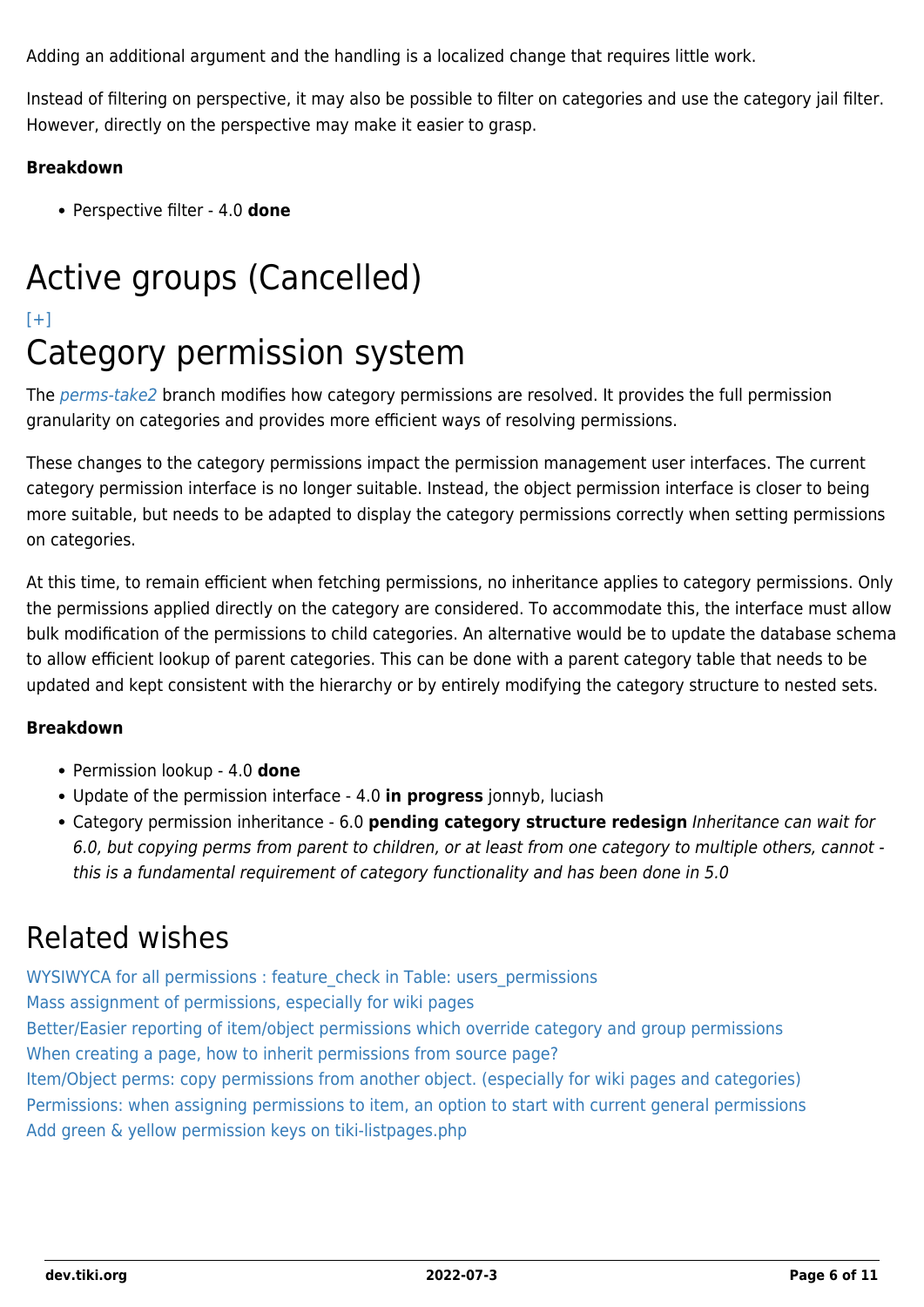### Category security

One of the current limitations of the category system in Tiki is that only the administrator can modify the category tree. Workspaces need to allow for emergent category creation to suit the needs of the workgroup. Moreover, the visibility of categories is handled globally, which is well suited for small trees, but becomes impossible on larger trees. Filtering is required.

The solution here is to have category-specific permissions that affect the categories themselves, and not the objects contained in them. Possible permissions are:

- tiki p view category to indicate if the category and its subcategories are visible to the user
- tiki p add object to indicate if the user is allowed to add objects in the category
- tiki p remove object to indicate if the user is allowed to remove objects from the category
- tiki p create category to create new categories

Additionally, an object specific permission may be desired

• tiki p\_modify\_object\_categories to lock the categories on an object altogether, regardless of the permissions on the categories.

This change mostly impacts the categorize php/tpl component which allows to change the categories on the object. Effectively, it will need to be updated so that visibility rules apply, but also so that the permissions on each category applies. For example, if a user is not allowed to remove a category, adding or changing other categories would not affect the one category he is not allowed to modify.

Permissions like tiki\_p\_create\_category would also need to be scoped to the category that grants it. For example, if a user has the permission on Workspaces > Chemistry > Autumn 09, he would only be allowed to create categories under it. Because there is no inheritance in phase 1, only the category itself has to be considered.

#### **Breakdown**

- Visibility 4.0 **done**
- Object management 4.0 **done**
- Category creation 4.0 or 5.0 **ready to work on**

### Permission auditing

As a companion to effective permission management, the ability to quickly view who has which permission on which object allows to increase confidence in the system.

Permission auditing can be seen either as a dashboard for administrators and workspace leaders and as additional information presented on the object's permission page. Within the permission page, allowing to display permissions from different levels, like category level or global level, would allow the permission assigner to have a baseline on the permissions to grant and make educated decisions.

It must answer the following questions: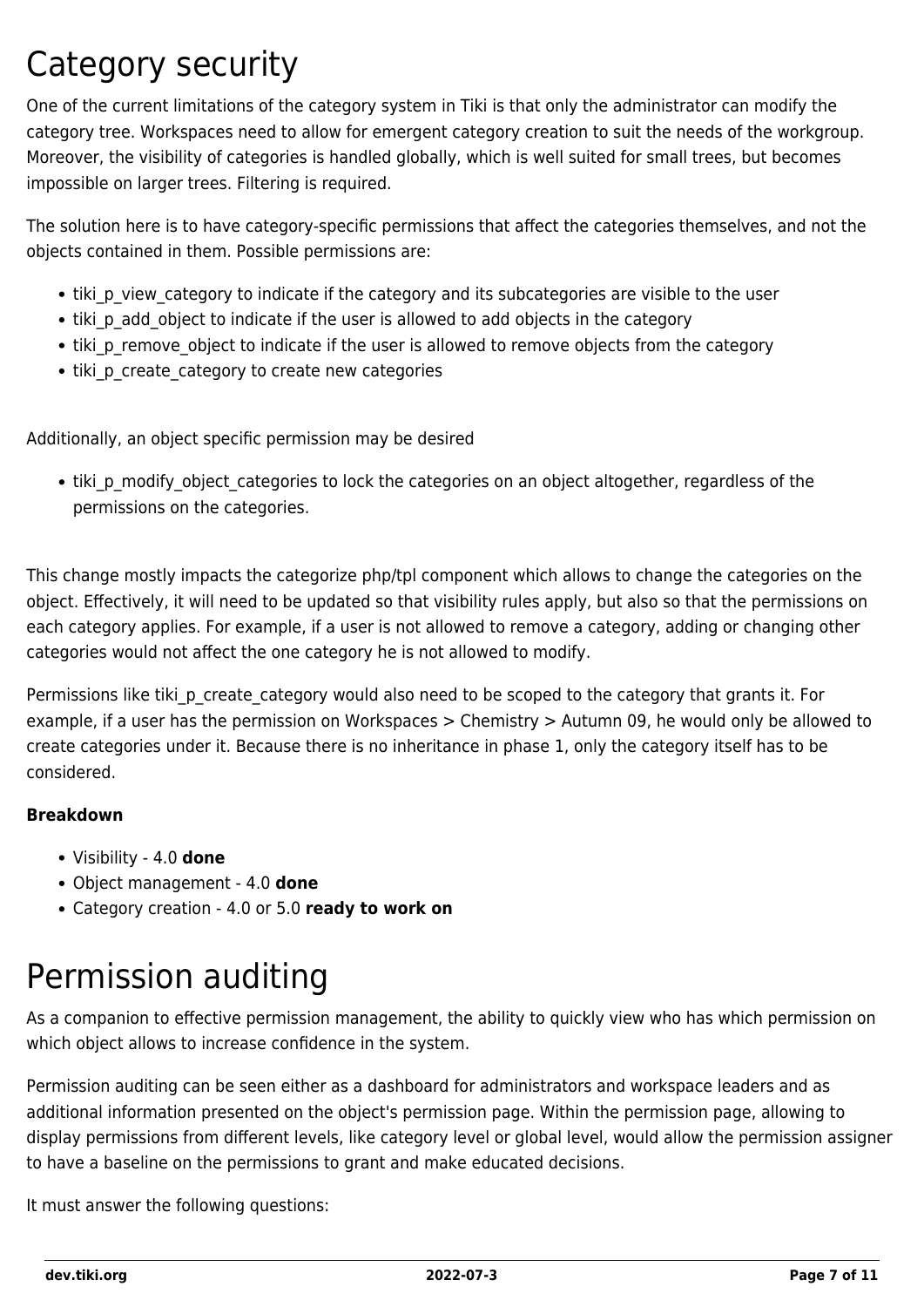- Which of global, category or object permissions apply?
- If category permissions, which categories provide permissions?
- Are permissions more open or more restrictive than the parent level?
- Compared to another object, are the permissions more open or more restrictive?

#### **Breakdown**

- Displaying information in edit permission interface 4.0 **ready to work on**
- Dashboard and comparison 5.0

### Data channels

Workspaces are a combination of multiple features providing an experience of workgroup and focus, not a feature in itself. While it may be possible to create different interfaces to set-up the groups, categories, permissions, perspectives, transitions and all sorts of objects, using profiles greatly simplifies the task and provides a good starting point to prepare workspaces and test out the improvements to be made.

A certain load of work is required by the administrator to set-up the data channel and profiles initially, but once the template is defined, instantiation can be made multiple times and easily. Typical workspace templates can be distributed through profiles.tiki.org.

Profiles have been mostly tested out and are stable. Data channels on the other hand are in their infancy and have a single use case at this time. Some modifications may be required to get them to work correctly with all datatypes. Some conflicts may occur in the handlers when called multiple times.

A convenient interface to call data channels and input data would be useful.

#### **Breakdown**

- Create templates as profiles 4.0 **ready to work on**
- Data channel UI 4.0 **done** [PluginDataChannel](http://doc.tiki.org/PluginDataChannel)

Reference: <http://profiles.tiki.org/Data+Channels>

## Organic / Emergent groups

As part of the workspaces, groups will primarily be created through data channels and follow a standard template. However, for larger workspaces, one may want to create subgroups to grant special permissions to a few people or simply to identify them (participants to a workshop, experts, ...).

Without emergent groups, the attention of the administrator is required to create new groups. Granting rights to create new groups allows for the possibility to create groups named in a way that expresses a much larger meaning, which may not be required. Consider someone creating a group called "Experts" for their workspace. Groups are defined globally, so the "Experts" group would be available globally, even though it was created for a subfield and a team of 10 people in a 2000 person organization. Just like category creation would be limited to the category on which the permission was granted, it could be possible to impose a prefix to the group based on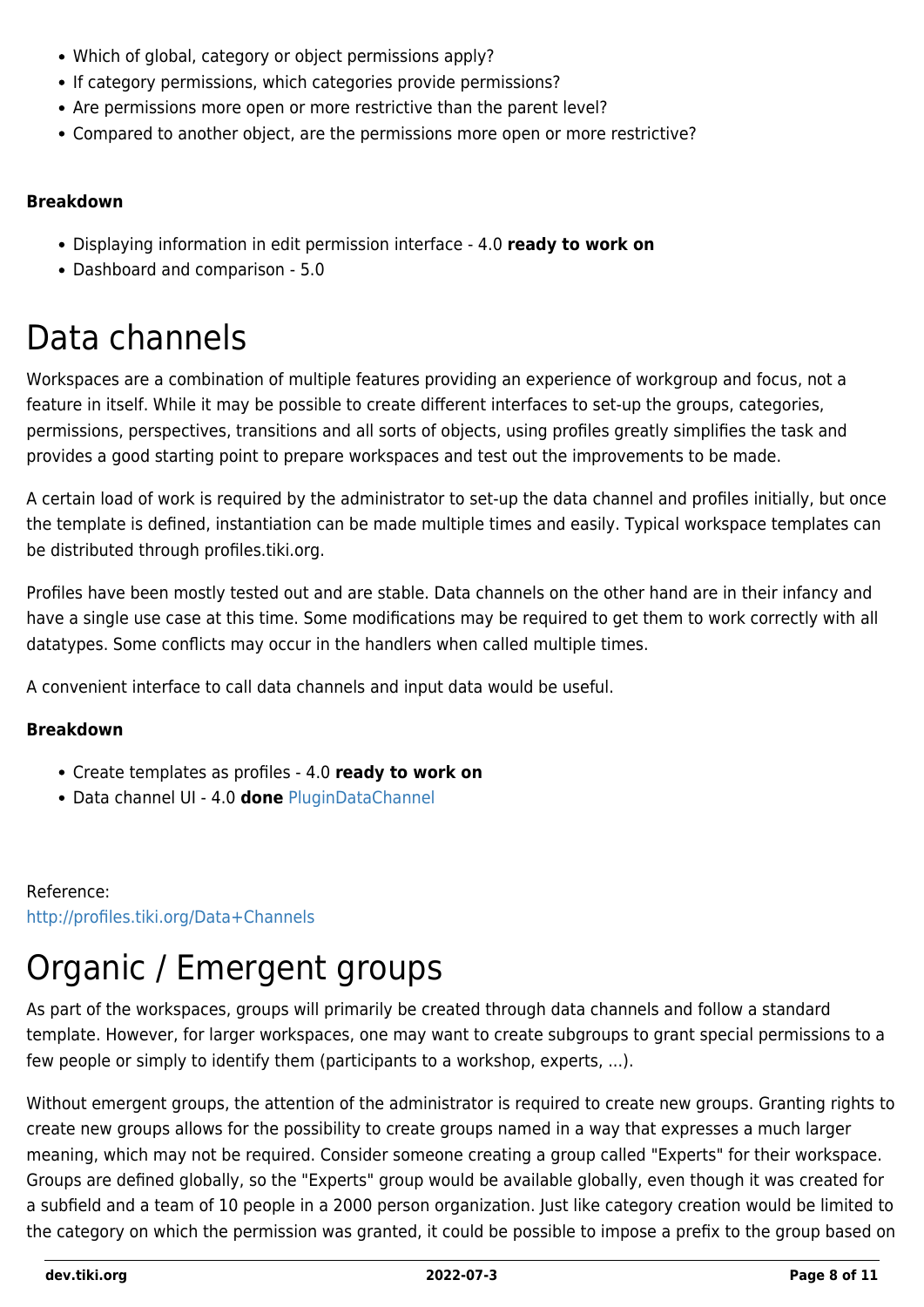which category the right was granted on.

Generally, it's important for a group leader to be able to manage users in his workspace. By treating groups as objects, permissions can be assigned to groups for other groups. For example, a lead could be allowed to add and remove members to a group he controls.

Permissions on groups

- tiki p add member to allow someone to add group members
- tiki p remove member to allow someone to remove group members
- tiki p join group to allow someone to join or leave a group on his own
- tiki p remove group to allow someone to destroy the group

#### Permissions on categories

• tiki p create group to create groups under the category, although the group is not categorized itself

#### **Breakdown**

- Member management 4.0 **done**
- Self join (modify current implementation) 4.0 **done**
- Creation and removal 5.0

#### **Questions**

- Should not be possible to have group perms on Anonymous group
- Need a link somewhere to assign perms to group (already works at: tikiobjectpermissions.php?objectId=Registered&objectName=Registered&objectType=group&permType=gro up)
- Do these group perms apply globally/in a category as well? (or just on specific group?)

See also: [Organic Groups](https://dev.tiki.org/Organic-Groups)

### Group transitions

(As reference, see graphic above)

Adding and removing group members to promote them is a tedious and error prone task. By introducing transitions between groups, which can be triggered based on a permission, group administration can be delegated in a safe way and reducing the complexity of the task.

This feature is useful for self-managing groups within workspaces, but it could also be used to simplify the code in the Tiki registration process and the multiple approval and validation steps. Correcting the blocked validation states would simply be a group change for the administrator and it would allow installations to customize their validation process.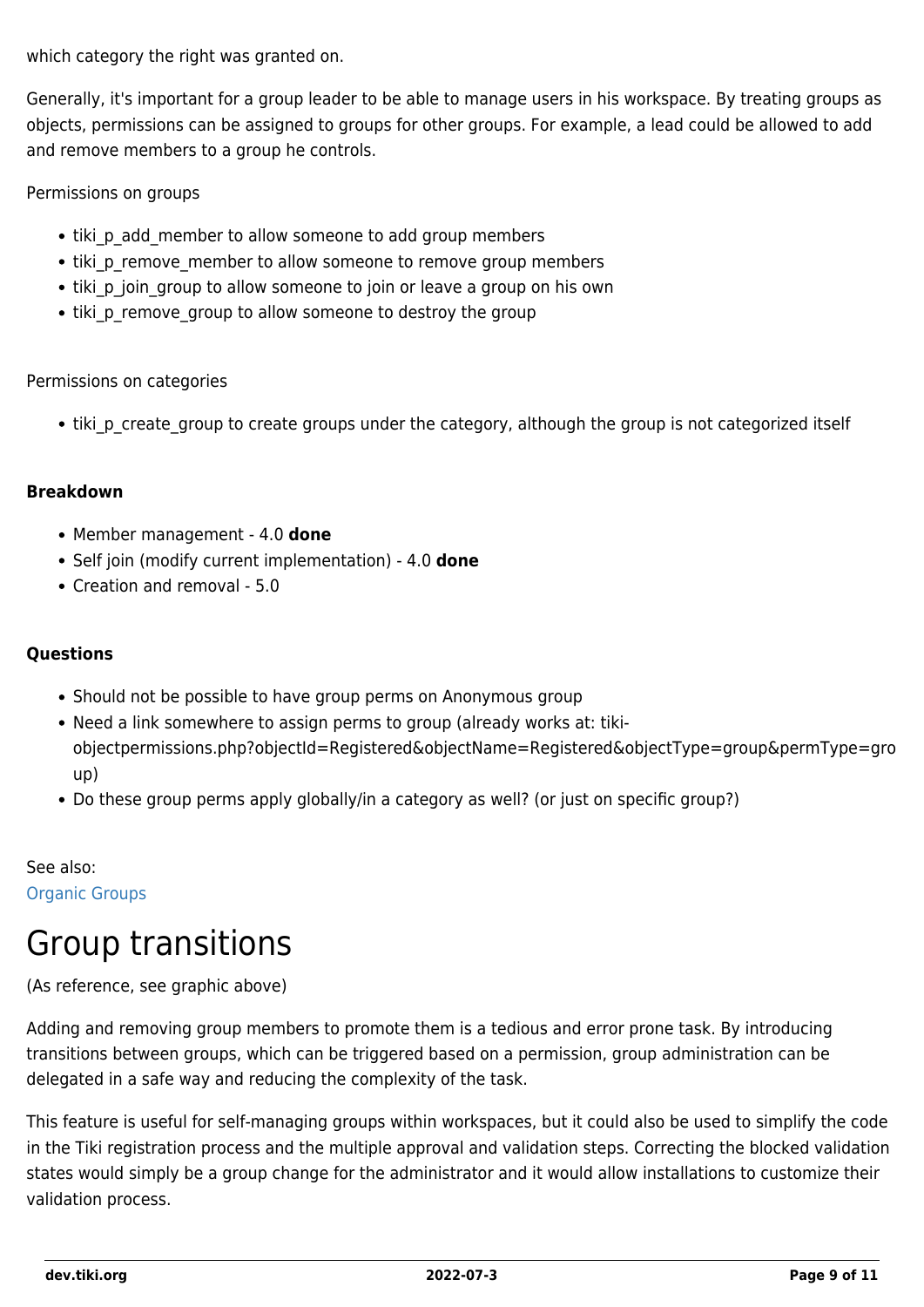This feature would require the introduction of a new permission to trigger transitions, a table to store the transitions and some user interface modifications to allow triggering of transitions.

#### **Breakdown**

- Support for transitions 4.0 **done**
- Deployment of transitions in the registration process 4.0/5.0

### Category transitions

[Category transitions](https://dev.tiki.org/Category-Transitions) are an extension of the [group transitions,](https://dev.tiki.org/Group-Transitions) the same concept could be applied to categories, allowing groups of users to trigger transitions on objects, effectively allowing them to change the applicable categories on the object even if they would not usually be able to change those categories due to **category security**.

Depending on how it is implemented, it could share the implementation with **group transitions**. This could evolve into an [Approval Workflow.](https://dev.tiki.org/Approval-Workflow)

#### **Breakdown**

Category transitions - 5.0 **done**

### Dynamic preferences

[Preferences](https://dev.tiki.org/Preferences) are not a workspace feature by themselves, but they would allow to enable for the workspace leader to customize the perspective's configuration. However, the scope of this feature is much larger and long term. Globally, this feature would allow:

- The simplification of the current administration panel's code.
- The creation of restricted administration panels with a subset of options to create lesser administrators. For example, a wiki farm administrator may want to only allow Tiki administrators to enable stable features
- The creation of a configuration search for those times you know what you are searching for, but don't know where it was arbitrarily placed in the administrator panel.
- The creation of a perspective configuration panel.
- To build the preferences in a profile editor.

The downside is that [Preferences](https://dev.tiki.org/Preferences) are a massive task. The type of field and validation rules for each preference have to be defined. A prior initiative called [Magic](https://dev.tiki.org/Magic) aimed to do this. However, complexity of the code and departure of the effort's lead caused the initiative to abort. A [CSV file](http://tikiwiki.svn.sourceforge.net/viewvc/tikiwiki/branches/3.0/db/features.csv?view=markup) contains some of the information required, but is now outdated.

#### **Breakdown**

- Define general structure and interface 5.0 **in progress in trunk for 4.0**
- Document features / import data 5.0 **mostly done**